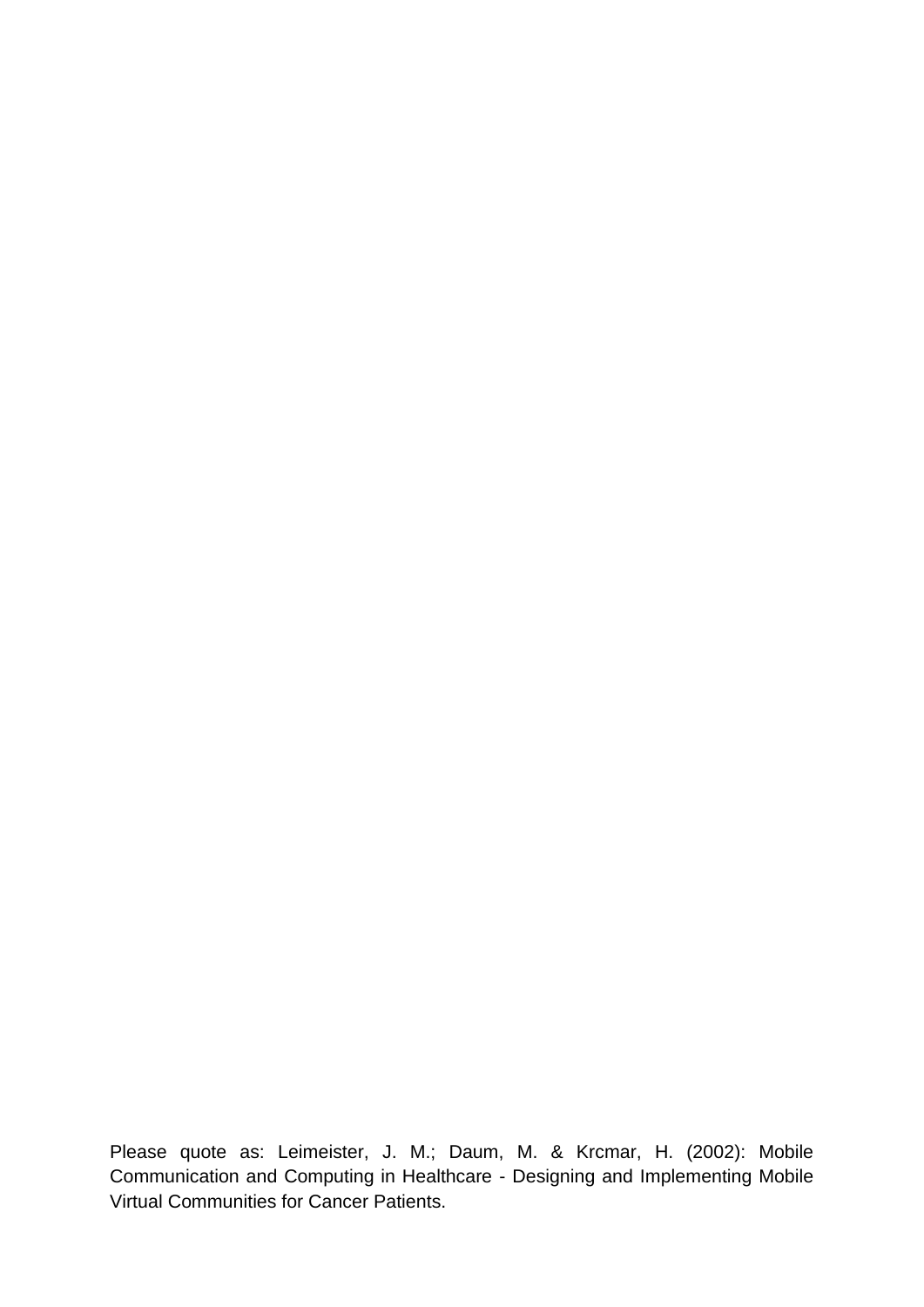# **MOBILE COMMUNICATION AND COMPUTING IN HEALTHCARE: DESIGNING AND IMPLEMENTING MOBILE VIRTUAL COMMUNITIES FOR CANCER PATIENTS**

### **Jan Marco Leimeister**

Information Systems Department, Hohenheim University, 70593 Stuttgart, Germany Tel.:  $+49-7$  11-4 59 37 06, Fax:  $+49-7$  11-4 59 31 45 leimeister@uni-hohenheim.de>

#### **Miriam Daum**

Information Systems Department, Hohenheim University, 70593 Stuttgart, Germany Tel.:  $+49-7$  11-4 59 37 06, Fax:  $+49-7$  11-4 59 31 45 mdaum@uni-hohenheim.de

### **Helmut Krcmar**

Information Systems Department, Hohenheim University, 70593 Stuttgart, Germany Tel.:  $+49-7$  11-4 59 33 45, Fax:  $+49-7$  11-4 59 31 45 krcmar@uni-hohenheim.de

### **Jan Marco Leimeister, Miriam Daum, Helmut Krcmar**

### **ABSTRACT**

 $\overline{a}$ 

*In this paper we describe mobile virtual healthcare communities as a solution for meeting cancer*  patients information and interaction needs<sup>1</sup>. After an introduction into the healthcare system and its *potential starting points for virtual communities we focus on cancer patients. We analyse their situation through field studies and identify information and interaction needs. On this basis we derive requirements for user centric socio technical system design for cancer patients. Since no existing offers meet these prerequisites we intend to develop and implement a mobile healthcare community for cancer patients. Three topics are of special interest. First, to what extent mobile community services accomplish information supply and social integration, second, how specific service models for healthcare communities have to be constructed and third what specifications a possible technical infrastructure has to meet. Subjects like ubiquitous community access, new possibilities of user identification and location related services are of special interest. Only socially accepted, technically stable and economically feasible solutions can ensure sustainable success of mobile virtual healthcare communities.* 

<sup>&</sup>lt;sup>1</sup> This paper resulted from the research project COSMOS (Community Online Services and Mobile Solutions) COSMOS is a joint research project of the Hohenheim University, the Technical University Munich, Ericsson Deutschland GmbH and  $O_2$  (Viag Interkom GmbH  $\&$  Co). The project is funded by the German Ministry of Research and Education under contract No FKZ 01 HW 0107 - 01 HW 0110. For further information please visit the website: http://www.cosmos-community.org.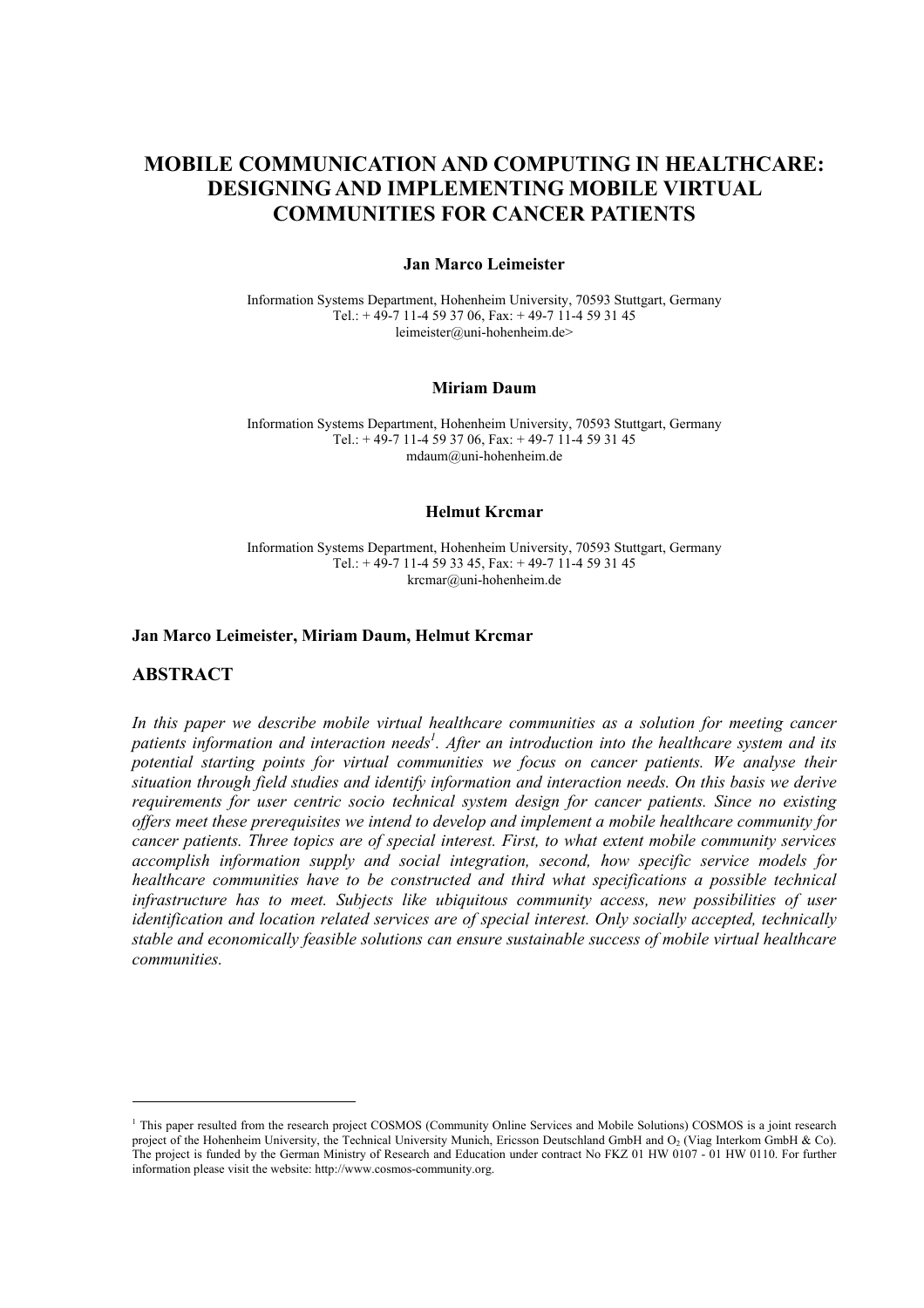# **1 INTRODUCTION**

### **1.1 Mobile Virtual Communities**

Virtual Communities (VC) can be defined as a group of people who gather because of a common interest, problem or task and whose members are independent of time and space for interacting (Klein et al., 2001); (Leimeister et al., 2002), for similar definitions see also (Preece, 2000, Armstrong and Hagel III, 1996, Schubert, 1999). Virtual Communities provide ubiquitous information and interaction spaces. For being accessible and usable at any time and from any place, information and communication technology (ICT) is a crucial element. Combining traditional internet technologies with the new capabilities of mobile networks is an approach for coping with this challenge. The vision of mobile virtual communities implies a bridging between technology and user requirements and assumes that e. g. synchronisation between different devices permits a seamless interaction.

Mobile virtual communities have great potentials to serve ubiquitous needs. Such an omnipresent problem situation exists for instance in healthcare, when patients develop a desire for information and communication exceeding the offers of the treating physician. From the characterisation of mobile virtual healthcare communities as ubiquitous information and interaction spaces we derive design requirements for VCs that are transferred into the healthcare domain, particularly into the situation of cancer patients. Special emphasis is put on the possibilities and challenges of mobile technology.

### **1.2 The German healthcare system**

The clients of the healthcare system are the patients. Further actors can be classified in institutions from an organisational standpoint and in involved persons from a social standpoint. Institutions can either be supplier of goods or services like hospitals or cost units like insurances. Persons involved can either be part of an institution or more generally part of the healthcare system or benefit recipient like patients. According to this structure there can be several starting points for virtual communities (see figure 1) corresponding to groups with a similar interest, problem or a common task. Examples are groups of physicians which want to share experiences beyond institutional boundaries or members/employees of an insurance which have the common interest of exchanging knowledge.



**Figure 1: Potential Starting Points for Virtual Communities in the Healthcare System** 

## **2 RESEARCH DESIGN**

Research design describes the key objectives of the research project, what methods will be used for data collection and analysis as well as how the research process shall take place. The objective of this venture is to plan, build, introduce and evaluate IS-platforms for cancer patients. Pilot projects are a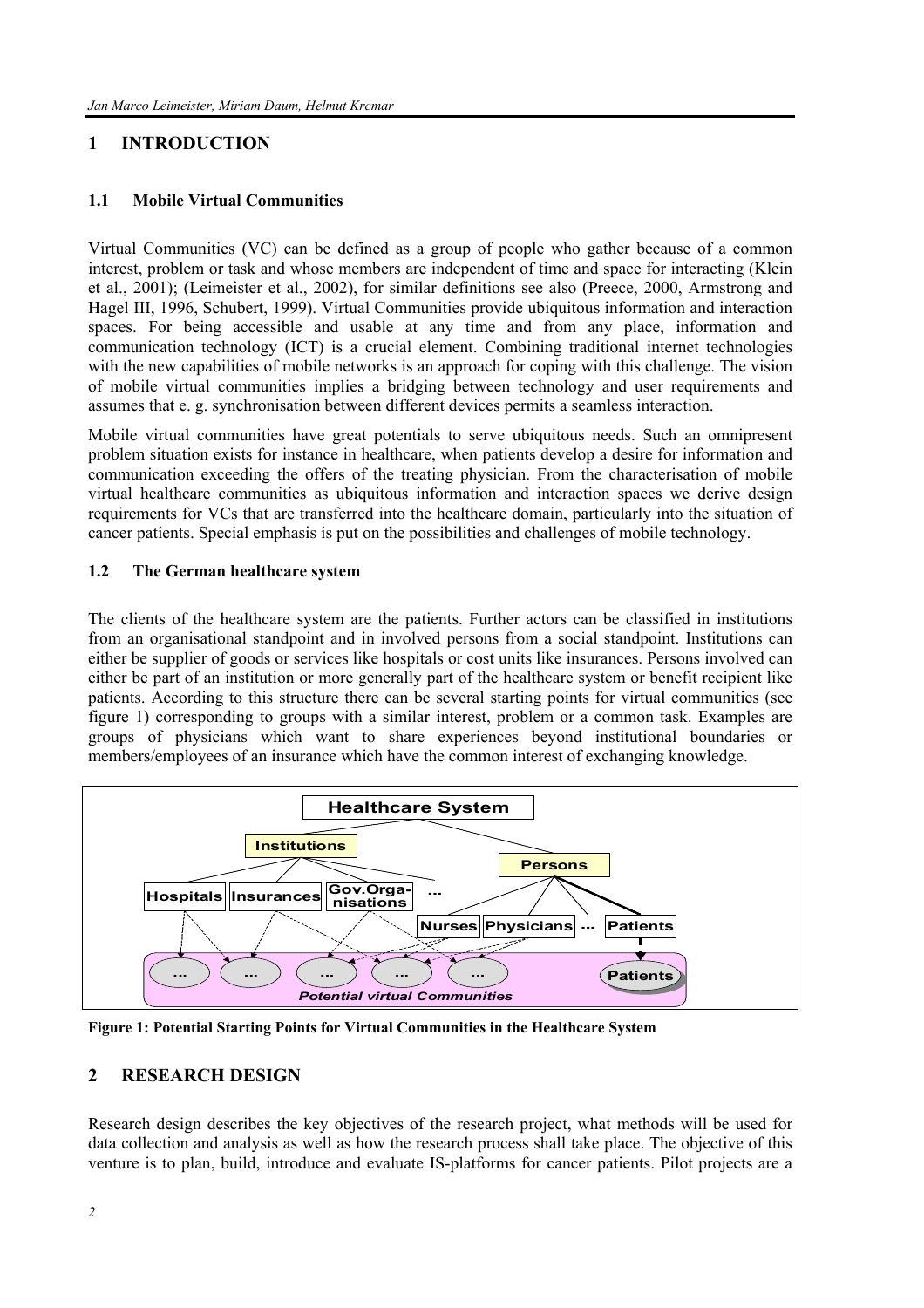special version of interventionistic science. They develop and implement technological innovations in their natural organisational and social environment (Schwabe and Krcmar, 2000b).

Starting-point is a socio-organisational problem (in this case the situation of cancer patients after they leave hospital). At the beginning an analysis of cancer patients situations' will be performed in depth through literature review and above all case studies, using interviews, questionnaires, observations and document analyses (Yin, 1989). The results of the analysis are used for designing an IS-platform. This platform is implemented in the field and finally improvements in the system are made during the remainder of the project. At all times, on all levels a continuous evaluation has to take place and thus iterative learning steps of the system developer can be augmented at all stages.

The objective of the field studies was to study cancer patients' needs and to analyse already available web-based offers for cancer patients. Therefore we analysed the situation of cancer patients in general with a standardised questionnaire, followed by in depth studies in 5 different cancer self help groups with approximately 100 active members. We applied for this ethnographic analysis semi-structured interviews, observations and document analysis. After that web-based information and interaction offers were investigated. Finally identified cancer patients' needs and already available offers were compared.



**Figure 2: Research Plan** 

# **3 EMPIRIACAL FINDINGS**

# **3.1 Needs Analysis of Cancer Patients**

Patients develop very often high information demands, e. g. after a diagnosis of a disease or during medical treatment. They might want to control diagnosis or take part in the decisions on further treatment based on made diagnosis.

During the European Week against Cancer (October 2002) a standardised questionnaire was distributed to approximately 500 visitors, the rate of return was 116 questionnaires. The findings were that more than 60% of the cancer patients agree with the question that their physician has a big information advantage. One third of them agree in parts to the statement that they want to look for information on the internet. 28,8% of the female cancer patients use mobile phone as well as the internet, by men mobiles phones are used by 56,3% and the internet by 43,8%. More than two third agreed in parts that they want to communicate more with other patients. These statements emphasize the need for web-based or mobile information and interaction services.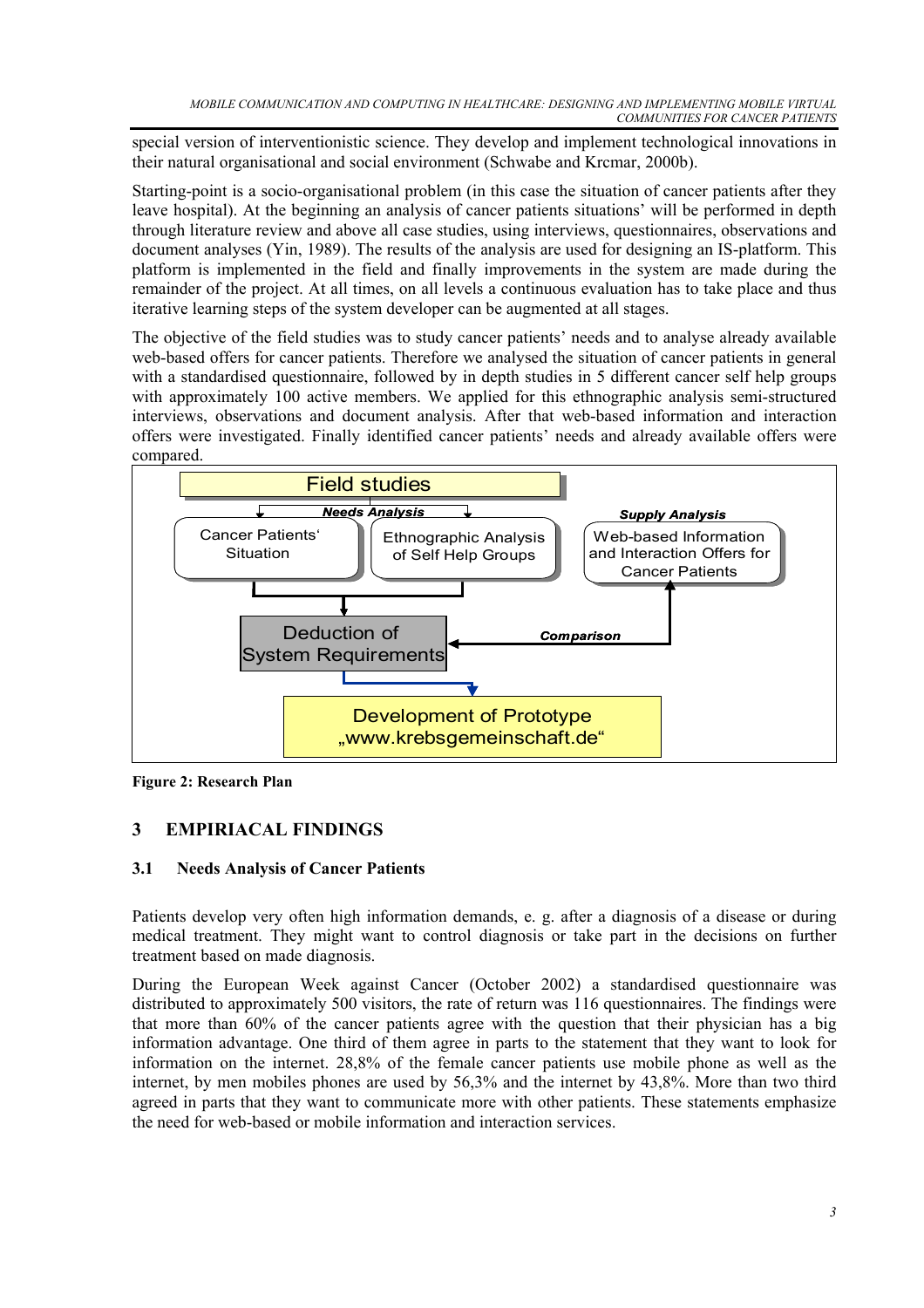Additionally we conduced ethnographic analysis of self help groups. Therefore we made narrative interviews with self help group leaders and several semi-structured interviews with the group members. The results showed that there is a lack of information and interaction possibilities for cancer patients and their relatives. The patients want and need information about their specific type of cancer, treatment or hospital. Most of the members of self help groups found it important to share information and to speak with other patients in the same or similar situations. They got hope and encouraged when they saw one of the members recovering. Even if the meetings just took place quarterly, the members called each other by telephone very often to get advice from others. Some members had a long way to their self help group meetings. This fact shows the importance of the self help group for its members.

The use of materials and tools like mobile phones, personal digital assistants or the internet correlates with the average age of the group an the age of the members. In some groups almost all members had mobile phones and used the internet.

Unrestricted access to valid, understandable and relevant information as well as the possibility to contact other patients of the self help group at any time was considered as very important. But this approach is only possible for members of self help groups and therefore not for the majority of cancer patients. Thus our results confirm cancer patients demands for information and interaction services.

### **3.2 Analysis of web-based Information and Interaction Offers for Cancer Patients**

Until now (status November 2001) a working virtual community for cancer patients couldn't be identified on a European level (German or English speaking), only in the US we were able to find first approaches towards virtual cancer patient communities ((Daum et al., 2001)). Concerning mobile services support for access through mobile devices we couldn't identify any offer in the German speaking internet.

## **4 IMPLICATIONS**

## **4.1 First steps of system design**

Our research has shown so far, that a socio-technical design for virtual healthcare communities has to consider (among others) the following issues for being successful (see also (Leimeister et al., 2002)):

- 1. Creation of a virtual information and interaction space with appropriate communication channels according to cancer patients needs.
- 2. Access-right structures, that support the development of trust and that also support real-life situations and interactions.
- 3. The provision of tools for working with shared material for supporting group activities that have been successfully used in computer-supported meetings for a longer time (Nunamaker et al., 1997).
- 4. The facility for a active community-management to remotely monitor and control the participants' information and interaction spaces and the tools within the system (an equivalent for the role of a self help group leader in order to avoid problems known from real-life groups like charlatanism, etc.).

Cancer patients are migrating between different contexts, such as different hospitals and medical centres, work and home. Hospitals or medical professionals remain their the most important source of information (Kaminski et al., 2001), but information and interaction desires are ubiquitous and don't stick to office hours of physicians. Besides that there are other needs than just medical knowledge retrieval. The desire for social peer-to-peer interaction, emotional support is independent of time, cost or stage of disease and mobility and also of structures required by self help groups (Hasebrook, 1993).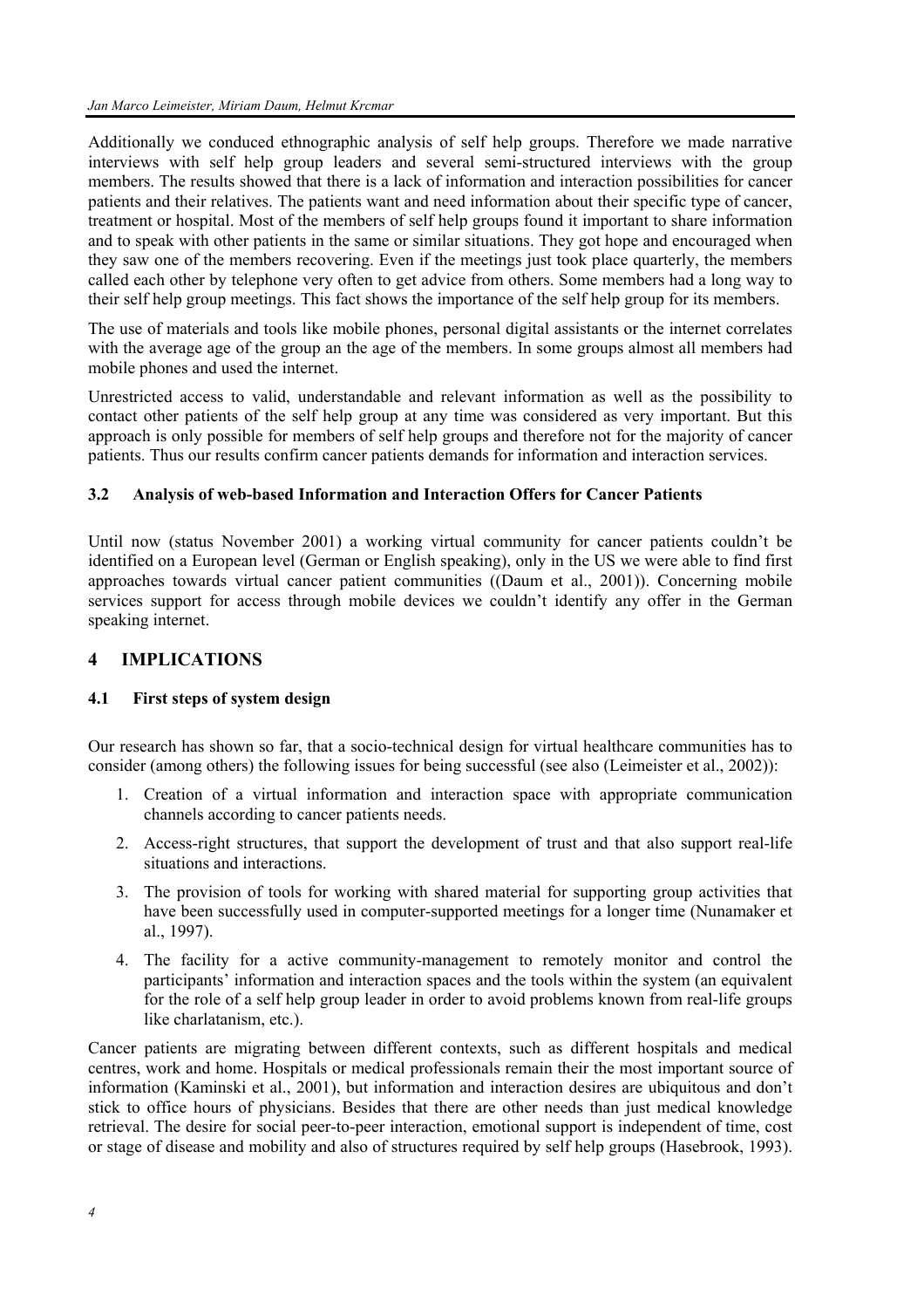Opening oneself to others, dealing with very intimate and private issues require an intimate environment. Trust could be, as always, identified as a very critical issue.

We suggest (in accordance with (Gryczan and Züllighoven, 1992)) to provide useful digital tools and digital materials for cancer patients. Tools allow modification and processing of material. In tradition of Computer Supported Collaborative Work (CSCW), tools can enable users to communicate, to coordinate common tasks or to cooperate at shared material (Krcmar and Klein, 2001). Trust-related issues can be approached through a high priority of data-security and a highly specialised and scalable authorisation concept.

Therefore we propose an approach using the room-metaphor for software design (for details see also (Schwabe and Krcmar, 2000a)). Its advantages -from the point of view of software engineering- lie in several aspects: It allows an intuitive handling of documents, easy-to-adopt access right structures and supports existing ways of cooperation and coordination in social structures (Schwabe and Krcmar, 2000a). Following types of information- and interaction spaces seem to be useful for cancer patients: A "private room", where the user can store private information, documents, links, and have direct communication with others only after having them invited to join. A "public room", where all members and visitors of the virtual community can see all information and documents and search for information. A "group room", which is restricted to members of a group (e. g. like the self help groups) and provides to all group members access to all documents in this group room and all group related issues. This is especially backed through the results of our ethnographic studies of self help groups, where almost all active members stated strong interest in maintaining their used social group structures combined with the wish for unrestricted access to information and spontaneous interaction with others.

# **4.2 Adding Value to Virtual Communities through Mobile Services**

Mobile services can add value to traditional web-based communities for several reasons. They extend and/or improve already existing services. Figure 3 visualises some possibly value-adding services



**Figure 3: Mobile Services for Adding Value to Virtual Communities.** 

Through ubiquitous access to already existing web-based offers community members have all services at any time and at any place. That means that community members have the possibility to inform themselves and to interact with others at any place and at any time. They are no longer bound to their personal computers at home or at work. The second point concerns secure and easy user authentication. Users of mobile devices normally carry their device with them and their device is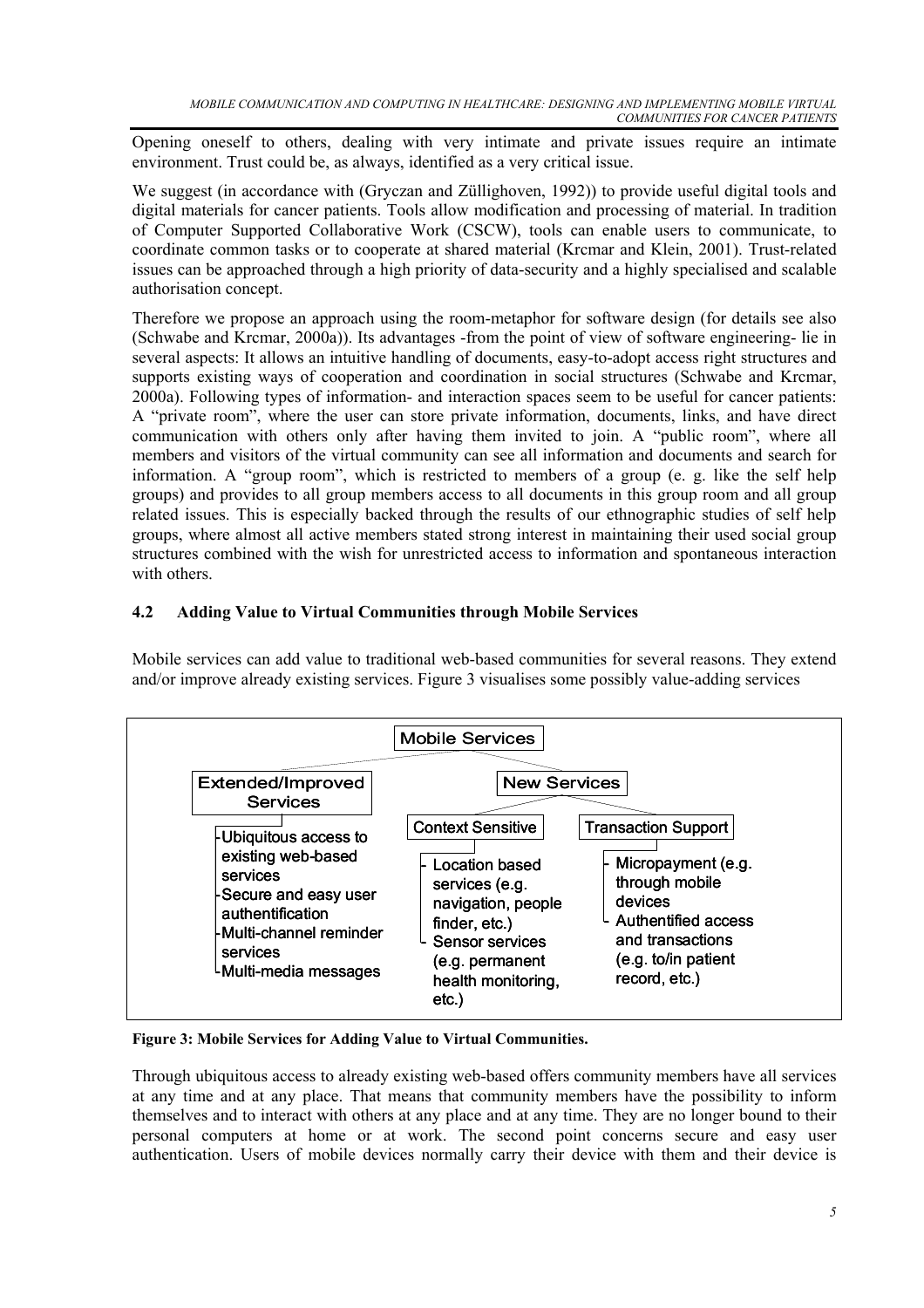technically easy to identify (e.g. via the SIM-Card and/or the device ID). This and a personal PIN allows for easy and feasible possibilities for user identification (e.g. automated log-in procedures, etc.). Another improvement concerns already existing reminder services on the internet. SMS-based reminder services, for instance for the next medical examination or especially for drugs/pills are by far more efficient. Most devices are "always on" and close to the user, therefore the reminder reaches its addressee more often and better in contrast to a mailbox on the internet.

The other class of advantages refers to new services enabled through the new possibilities mobile devices. These devices support context sensitive and location based services. That means for instance awareness services of who (buddy) or what (location) is around. These services can be push or pull services. Push service means that information is offered by the mobile device that a certain person/location is nearby. If it is a pull service the user has to start a request to get the information he wants. Furthermore it is possible to choose context and location attributes for selecting contacts, for example spontaneous matchmaking. Of course the user can specify rules and parameters like when, how and for whom they want to be reachable. Another new service in the medical field are emergency services. It is possible to monitor parameters like blood pressure, pulse rate, temperature or electrocardiograms. They can be transmitted to a service centre or to a physician. If necessary (lifethreatening parameters) an emergency call can be generated automatically and through the location/positioning service the patient can be found easily. Another kind of new mobile services deals with transaction support. Micro-payment means the possibility to pay via a mobile device, but there are many more possible applications to come.

### **5 SUMMARY AND OUTLOOK**

Mobile virtual communities are a very promising approach for overcoming information asymmetries and for supporting interaction in the healthcare sector in general. Especially for cancer patients it seems to be a very promising model, since cancer patients have strong and ubiquitous demands for valid and trustworthy information and intensive wishes for empathy and interaction with other peers in similar situations. We have shown on a basis of in depth field studies, how first requirements for community engineering and system development in this domain has to look like. Mobile services have the potential to add significant worth to virtual communities and especially the aspects of ubiquitous access to a community and its members and services and new services enabled through new mobile technologies seems very valuable. By the time of the conference we assume to be able to present first practical results from our research.

### **REFERENCES**

- Armstrong, A. and Hagel III, J. (1996). The Real Value of Online Communities. *Harvard Business Review,* 74**,** 134- 141.
- Daum, M., Klein, A., Leimeister, J. M. and Krcmar, H. (2001). *Webbasierte Informations- und Interaktionsangebote für Onkologiepatienten - Ein Überblick.* Lehrstuhl für Wirtschaftsinformatik, Hohenheim.
- Gryczan, G. and Züllighoven, H. (1992). Objektorientierte Systementwicklung: Leitbild und Entwicklungsdokumente. *Informatik Spektrum,* 15**,** 264-272.
- Hasebrook, J. (1993). Krebs-Selbsthilfegruppen Untersuchungen zu Bedarf, Funktionen und Wirksamkeit. In: *Onkologie im psychosozialen Kontext - Spektrum psychoonkologischer Forschung, zentrale Ergebnisse und klinische Bedeutung*, (Ed: Muthny, F. A. H., Gunther), Roland Asanger Verlag, Heidelberg.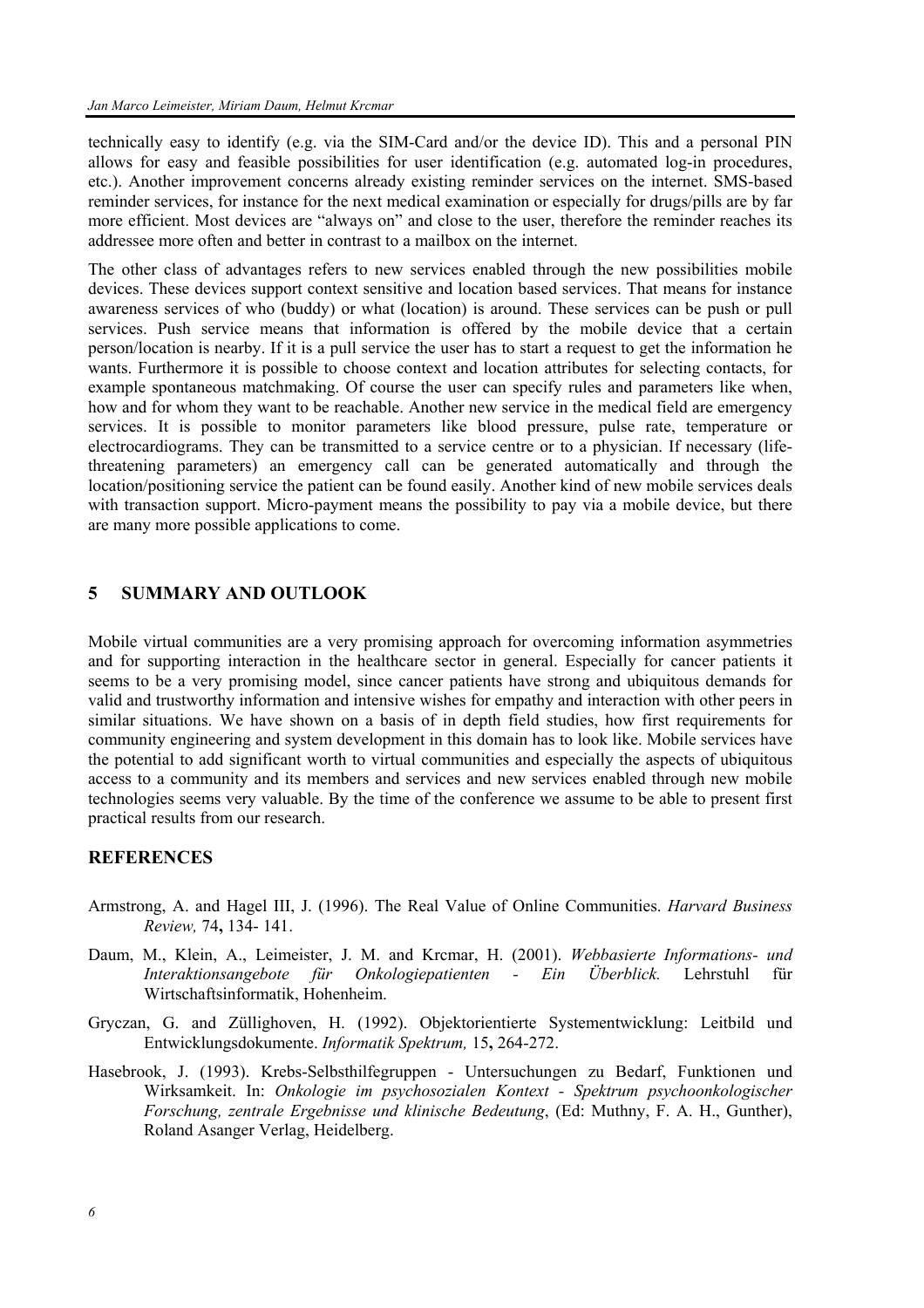- Kaminski, E., Thomas, R. J., Charnley, S. and Mackay, J. (2001). Measuring patients response to received information. *European Journal of Cancer,* 37**,** 387.
- Klein, A., Leimeister, J. M. and Krcmar, H. (2001). Virtuelle Healthcare Communities. In: *Community Online Services and Mobile Solutions*, (Eds, Baumgarten, U., Krcmar, H., Reichwald, R. and Schlichter, J.), Technische Universität München, München, pp. 17-30.
- Krcmar, H. and Klein, A. (2001). Computer Supported Cooperative Work. In: *Lexikon der Wirtschaftsinformatik*, (Ed: Mertens, P. u. a.), Springer, Berlin, pp. 113-114.
- Leimeister, J. M., Daum, M. and Krcmar, H. (2002). *Mobile Virtual Healthcare Communities: An Approach To Community Engineering For Cancer Patients.* In: *European Conference on Information Systems (ECIS)*, Gdansk
- Nunamaker, J. F., Briggs, R. O., Mittleman, D. D., Vogel, D. R. and Balthazard, P. A. (1997). Lessons from a Dozen Years of Group Support Systems Research: A Discussion of Lab and Field Findings. *Journal of Management Information Systems,* 13**,** 163-207.
- Preece, J. (2000). *Online Communities Designing Usability, Supporting Sociability*. John Wiley and Sons, Chichester, New York, Weinheim, Brisbane, Singapore, Tokio.
- Schubert, P. (1999). *Virtuelle Transaktionsgemeinschaften im Electronic Commerce: Management, Marketing und Soziale Umwelt.* Josef Eul Verlag, Lohmar, Köln.
- Schwabe, G. and Krcmar, H. (2000a). *Digital material in a political work context The case of Cuparla.* In: *Proceedings of the 8th European Conference on Information Systems ECIS 2000*, (Eds, Hansen, H. R., Bichler, M. and Mahrer, H.),
- Schwabe, G. and Krcmar, H. (2000b). *Piloting a Socio-technical Innovation.* In: *Proceedings of the 8th European Conference on Information Systems ECIS 2000*, Vol. 1, (Eds, Hansen, H. R., Bichler, M. and Mahrer, H.), Vienna, pp. S.132-139